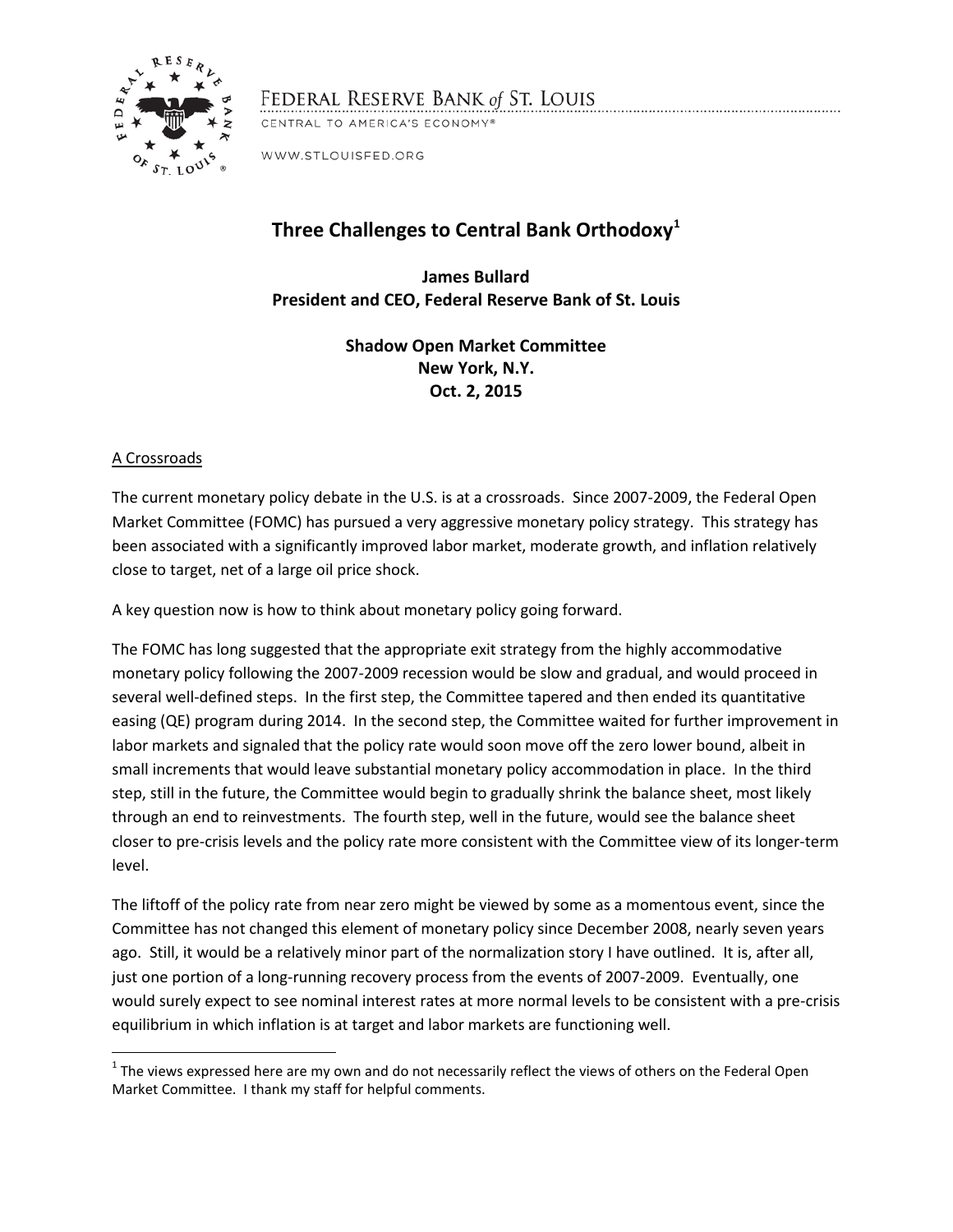On the eve of policy rate normalization, however, the general view outlined above is being challenged from several directions. In this talk, I will provide my own characterization of some of these challenges in what I hope is an easy-to-digest format.

I will describe four broad categories of thinking about current U.S. monetary policy. None of these four broad themes are strictly identified with any one individual or organization, but instead represent threads of argument one often hears in financial market commentary, academia, and policymaking circles. Of these four approaches, the first will be what I think is a "classic" interpretation of current events based on traditional ideas of successful central banking practice. This is the central banking orthodoxy referenced in the title of this talk. The other three approaches are mildly heretical. Each claims that an aspect of the orthodoxy is clearly deficient in the current policy environment. Each has some appeal, but also important drawbacks. Each departs from the classic view by arguing that "this time is different."

My conclusion will be that each challenge to orthodoxy is interesting and potentially helpful, but ultimately has one or more drawbacks that make the orthodox view my favored basis for near- and medium-term monetary policy decisions.

I will begin by first describing my version of central banking orthodoxy. This part of the talk will be familiar to those who have followed recent speeches of mine on the state of monetary policy.<sup>[2](#page-1-0)</sup> I will then move on to the three challenges to this orthodoxy that I wish to discuss. These challenges are: (1) A weakening Phillips curve relationship that can lead to arguments for a more intense focus on inflation relative to the orthodox view; (2) very low real interest rates that can undermine the part of the orthodox view that claims monetary policy is very accommodative today; and (3) citation of ongoing globalization as a possible reason to heed foreign economic developments distinctly and separately when making domestic monetary policy decisions. I will explain all of these challenges to orthodoxy as I proceed through these arguments.

### A Simple Description of Central Banking Orthodoxy

What I am calling the "classic" or "traditional" way to view current U.S. monetary policy emphasizes the cumulative success that has been achieved so far with respect to Committee goals. The Committee has clear objectives associated with labor market performance and inflation. Regarding inflation, the Committee set an official target of 2 percent beginning in 2012. Concerning labor market performance, the Committee, through its most recent Summary of Economic Projections (SEP), has indicated that an

<span id="page-1-0"></span> $2$  See Bullard (2015).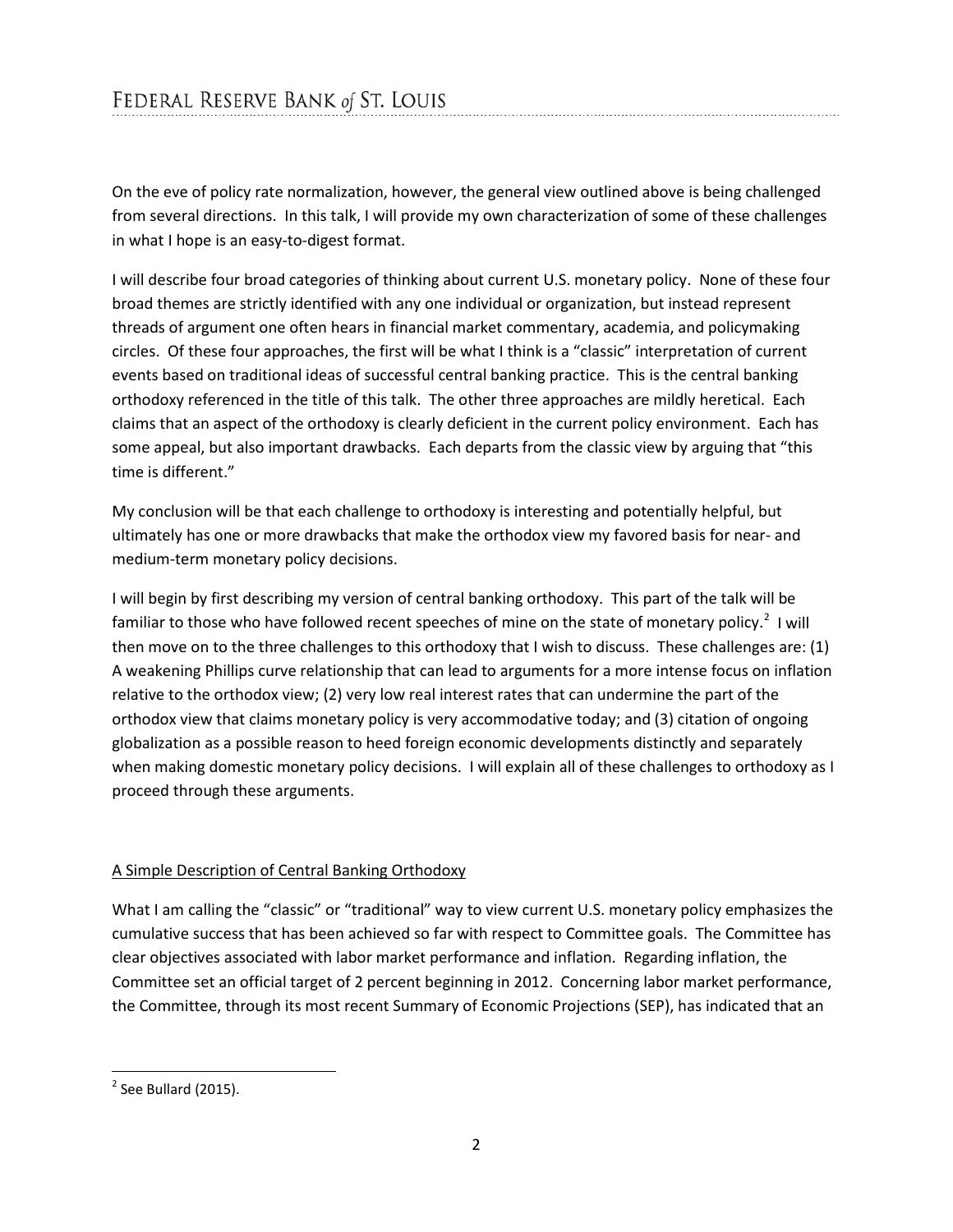unemployment rate of around 4.9 percent is likely to be consistent with longer-run equilibrium.<sup>[3](#page-2-0)</sup> The value of the longer-run unemployment rate has drifted down recently—it was 5.6 percent within the last few years.<sup>[4](#page-2-1)</sup>

Is the Committee achieving these objectives? The classic view emphasizes that indeed, these Committee objectives are close to being met.

The unemployment rate is currently 5.1 percent and has been on a downward trend. Given the large amount of uncertainty around the concept of a long-run or natural rate of unemployment, the current 5.1 percent value is statistically indistinguishable from the Committee's statement of the likely long-run level. In the last two expansions, unemployment fell well into the 4 percent range, and, barring a major recessionary shock, unemployment is likely to fall to similar levels in the quarters and years ahead. This is likely regardless of the date of liftoff, because monetary policy will remain exceptionally accommodative even after normalization begins. In short, the Committee has already hit its objective on this dimension.<sup>[5](#page-2-2)</sup> In addition, labor markets are likely to continue to improve going forward, barring a major negative shock.

Many have argued that other dimensions of labor market performance should be considered in the current environment. I think this is fair, since labor markets were severely disrupted in 2007-2009. Indicators such as job openings and initial unemployment insurance claims look very good, while other indicators like part time for economic reasons and long-term unemployment seem not as good. One way to get a handle on this issue is to consider a labor market conditions index. Such an index can be constructed by combining many different indicators of labor market performance into a single index number, and then taking that index number as a better and more informed judgment of the state of the labor market than the unemployment rate alone. We have calculated the level of such an index.<sup>[6](#page-2-3)</sup> The current level of the index is well above its average level since 1976. Labor markets might be viewed as even better than normal according to this metric.<sup>[7](#page-2-4)</sup>

What about the inflation side of the mandate? Inflation is certainly low today; in fact, near zero on a year-over-year basis due in part to the very large decline in oil prices beginning in 2014. In addition, recent oil price volatility suggests stabilization of oil and related commodities prices may still be some ways in the future. While the drop in oil prices is a net positive for the U.S. economy, the sharp downward movement does inhibit year-over-year readings on headline inflation. The classic view has an answer for this—it suggests looking through large oil price shocks, either positive or negative.

<span id="page-2-1"></span><span id="page-2-0"></span><sup>&</sup>lt;sup>3</sup> This was the median longer-run value of the September 2015 SEP (see FOMC, 2015).<br><sup>4</sup> This was the midpoint of the central tendency of the January 2012 SEP (see FOMC, 2012).<br><sup>5</sup> See Figure 1.

<span id="page-2-3"></span><span id="page-2-2"></span> $<sup>6</sup>$  See Chung et al. (2014).</sup>

<span id="page-2-4"></span> $<sup>7</sup>$  See Figure 2.</sup>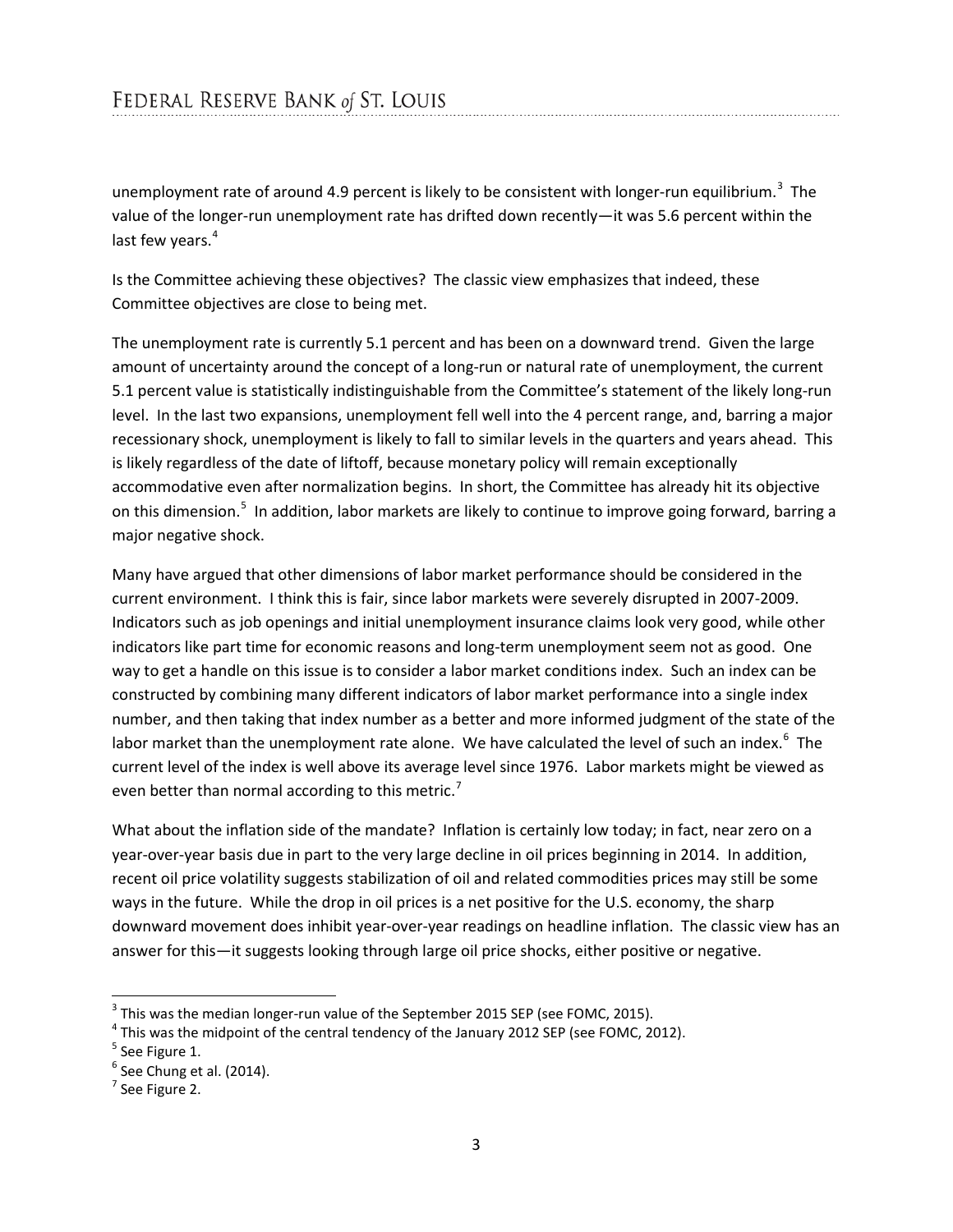Accordingly, at this particular juncture, it may be more useful to consider the Dallas Fed's trimmed mean PCE inflation measure. This measure is running at about 1.7 percent year-over-year, about 30 basis points below the FOMC target. This is low, but still reasonably close to target.

The classic view, as I am outlining it here, would then say that unemployment of 5.1 percent and underlying inflation of 1.7 percent constitute values that are exceptionally close to the objectives of the Committee. This is so much so that based on a quadratic objective in deviations of unemployment and inflation from target, today's combination of labor market performance and inflation performance is about as good as it has ever been in the postwar era. $8$ 

While the metrics concerning Committee objectives are close to normal, the policy settings are not. The Committee has used two tools in the last seven years to conduct monetary policy. One tool has been to set the policy rate to a near-zero value, where it remains today. The Committee's SEP indicates that participants view the longer-run level of the policy rate to be about 3.5 percent, so that the current policy rate is more than 325 basis points lower than the long-run level. The other tool has been quantitative easing. As a result of several rounds of QE, the Fed's balance sheet has increased from a pre-crisis value of about \$800 billion to about \$4.5 trillion today.

These considerations—objectives met, but policy settings far from normal—suggest a policy path that will return the economy to the well understood pre-crisis equilibrium. Based on central bank orthodoxy, the most prudent course of action is to begin to normalize the policy rate slowly and gradually, under the interpretation that the Committee will still be providing considerable monetary accommodation to the economy to guard against potential pitfalls and risks as the quarters and years ahead unfold. By adopting this prudent approach to monetary policy strategy, policy tools will eventually be returned to the toolbox, and the Committee may be able to lengthen the expansion longer than it may otherwise extend.

I have set up this simple classic view because I think that, on balance, this view suggests the best path forward for U.S. monetary policy. But there are certainly other views with considerable merit, and I will now turn to a discussion of these alternatives. All of the alternatives depart from an important aspect of the classic view. Again, I would hesitate to associate these alternatives with specific individuals or organizations, as most or all of us (including me at times) appeal to parts of these arguments when discussing contemporary monetary policy.

<span id="page-3-0"></span> $8$  See Bullard (2015). More details can be found in Bullard (2014a).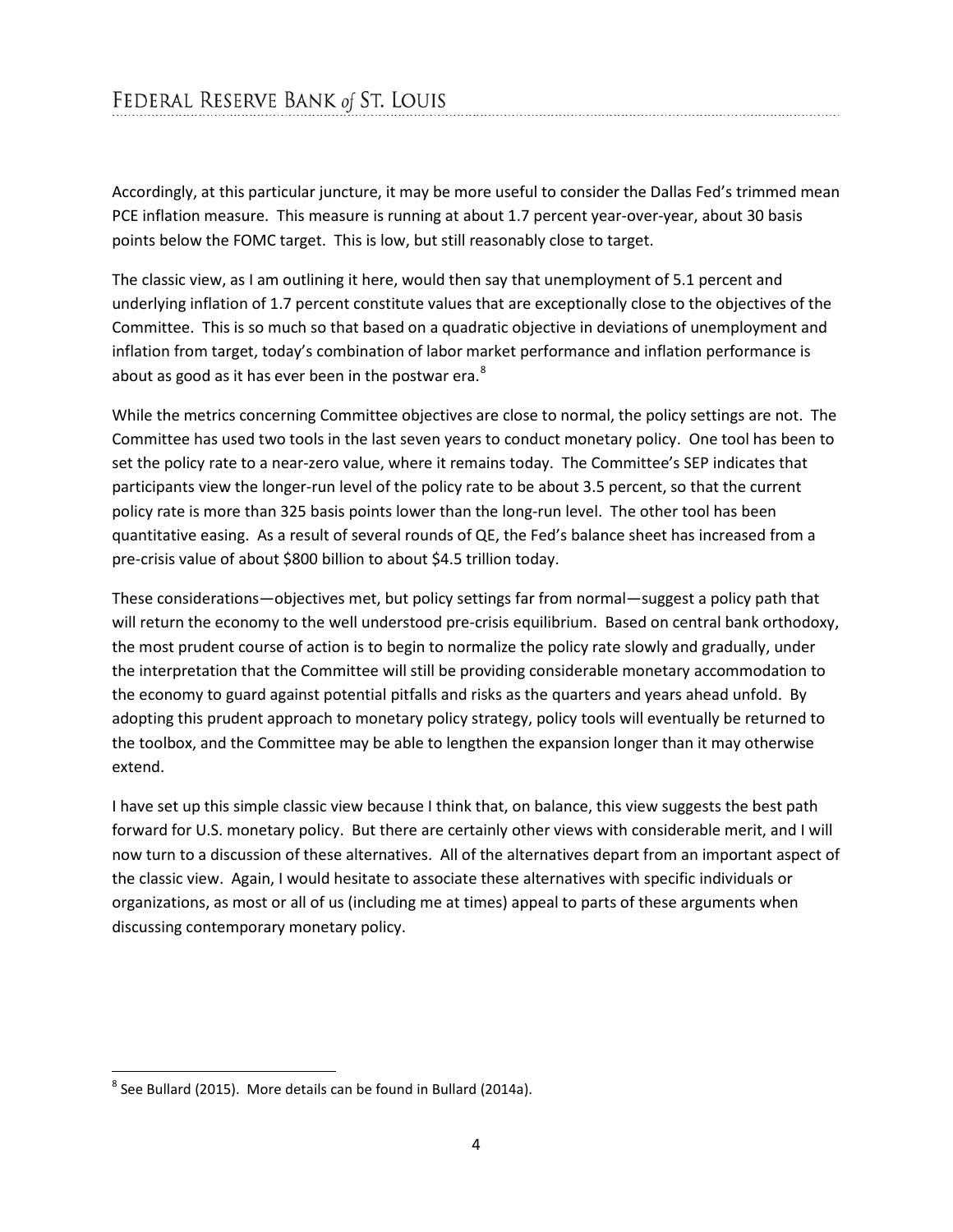#### Strict Inflation Targeting

The classic view I have outlined places heavy emphasis on the attainment of Committee goals with respect to labor market outcomes. A possible challenge to the classic view is that labor markets have been overemphasized, and that it is the low inflation outcomes that are more critical today. This brings us to a second way to think about current U.S. monetary policy strategy and the first of the mildly heretical views. I will provocatively label this view "strict inflation targeting," a term often applied to Taylor-type monetary policy rules that place no weight on real variables like output or unemployment gaps.

How could labor market outcomes be overemphasized? One version of this view is that Phillips curve relationships on which much of modern central banking practice rely have either broken down completely or are badly damaged, meaning that further expansion of the economy and tighter labor markets in the quarters and years ahead are unlikely to lead to more inflation.<sup>[9](#page-4-0)</sup> This being the case, one may wish to pursue substantially more monetary policy accommodation than otherwise—one may, for instance, keep the policy rate near zero longer.

Another version of this story is that the normal Phillips curve relationship remains intact, but the inflation rate itself contains all the information one needs to determine the extent of slack in the economy. That is, one may be able to reverse engineer the degree of slack in the economy by considering the inflation rate alone. One does not really need to know that much about the Phillips curve and its mysteries. The Phillips curve is temporarily dormant—it may or may not reassert itself in the future—and we can watch inflation for signs of life in the inflation-unemployment nexus.

Either way, whether one thinks the Phillips curve has broken down or is merely dormant, a student of the current U.S. economy taking this broad view may tend to cite inflation alone as the key indicator on which monetary policy should rely, and hence I label this view "strict inflation targeting." We could think of an advocate of this view as employing a Taylor-type rule in which the coefficient on the unemployment gap has been set to zero.

In short, in this alternative view, policy rates should be normalized only when inflation threatens. It challenges the classic view by dispensing with or substantially discounting the empirical evidence on labor market improvement as a reason to begin policy normalization.

Since I am not an advocate of the Phillips curve as an organizing principle for monetary economics, the strict inflation targeting approach has some appeal for me. Taken to its logical extreme, one could

<span id="page-4-0"></span> $<sup>9</sup>$  See, for instance, Blanchard et al. (2015). They find that, in their Phillips curve specifications across many</sup> countries, the effect of the unemployment gap on inflation is small and often not statistically distinguishable from zero.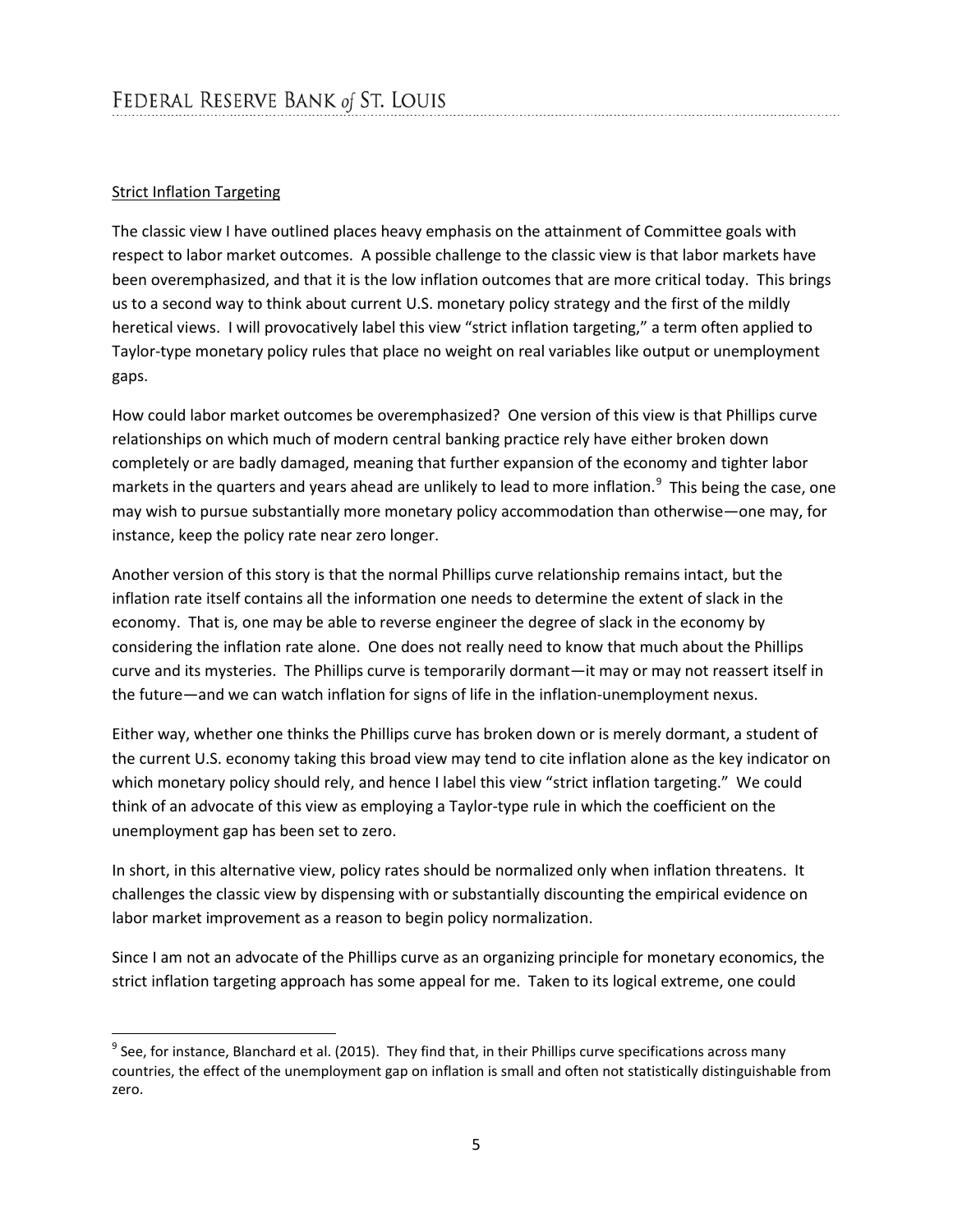greatly de-emphasize current data on economic growth and labor market performance, focusing instead on inflation developments alone in considering monetary policy strategy.

Nevertheless, I do see an important drawback with this view. This type of argument might work better if the policy rate was not near zero, but instead was only mildly below its long-run level. But to use this alternative to the classic view to justify a very low policy rate near zero implies a very large elasticity between the policy rate and the inflation gap.<sup>10</sup> One would be saying, in effect, that because a smoothed measure of inflation such as the year-over-year Dallas Fed trimmed mean PCE was somewhat below the inflation target (let's say 50 basis points below), the policy rate itself must be set 325 basis points below its normal value. The flip side would be, in the context of strict inflation targeting, that when a smoothed measure of inflation is 50 basis points above target, the policy rate would need to be set to something like 325 basis points above its normal value, on the order of a 7 percent policy rate. Few would have this kind of sensitivity of the policy rate to inflation developments in mind when interpreting events using this view, but that is the implication of strict inflation targeting in the current environment. Given the natural variation in actual inflation, such a large elasticity would probably be unwise, as it might imply rapid adjustment of the policy rate in response to relatively benign inflation developments, possibly causing additional volatility in the economy. For this reason, I think it may be unwise to follow this particular alternative to the classic view.

#### Low Real Interest Rates

The classic view as I have formulated it does not say anything about real interest rates. It implicitly assumes that policy can be conducted with a standard Taylor-type policy rule in which the intercept term represents a constant long-run or normal value for the policy rate. This is indeed the way Taylortype rules were initially proposed and fit to macroeconomic data. Still, we have to be cognizant of the evidence, and current real interest rates on government debt and related instruments are exceptionally low.<sup>[11](#page-5-1)</sup> Another alternative and mildly heretical way to think about current U.S. monetary policy is to appeal to time-varying real interest rates, and to argue that the intercept term in the Taylor-type rule is exceptionally low in the current era.

To see this, consider a generic Taylor-type monetary policy rule without too many bells and whistles. The rule is stated in linear terms, with inflation gaps and output or unemployment gaps as key arguments. Let us suppose for purposes of discussion that these gaps are zero—inflation is at target and unemployment is at its long-run level, so these terms go away completely. Then the Taylor-type rule

<span id="page-5-1"></span>

<span id="page-5-0"></span> $10$  See Bullard (2014b).<br> $11$  However, real returns on capital are not (see Gomme et al., 2011 and 2015).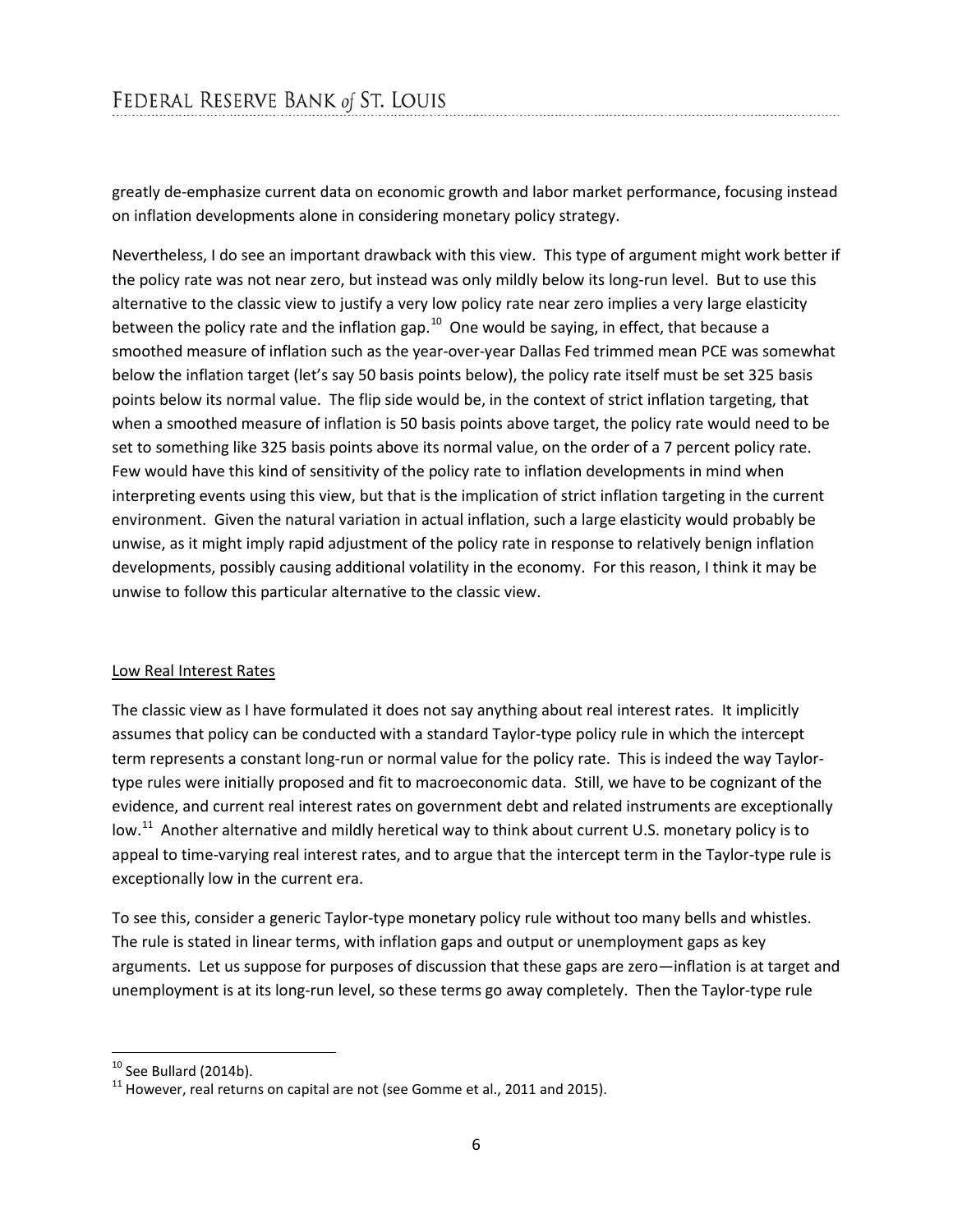simply says that the policy rate should be equal to its long-run or steady state level, often referred to as *r*\*.

And what is this *r*\*? It is simply the sum of the short-term real rate and the inflation target. That is, the Taylor rule collapses to a Fisher relation, stating that the current value of the nominal policy rate is equal to the real rate plus (expected) inflation which is equal to the inflation target at the steady state.

The real interest rate argument is that *r*\* is actually a very low value in the current macroeconomic environment. Let us suppose that the relevant short-term real interest rate is minus 2 percent. Then, given an inflation target of 2 percent and gaps which are zero, the recommended policy rate from a Taylor-type rule in this class would be zero. This provides an argument rationalizing today's near-zero policy rate. In other words, yes, inflation and unemployment are near target, implying that the policy rate should also be near *r*\*, but *r*\* is itself zero, so everything is exactly rationalized.

What should we make of this alternative view?

First, this argument as stated is saying that monetary policy is not accommodative right now, contrary to conventional wisdom.<sup>12</sup> Most observers of monetary policy seem to believe (via the orthodox view given earlier) that monetary policy is exceptionally accommodative and that it will continue to be accommodative going forward. This provides one reason why the low real rates view is somewhat heretical. In other contexts, many might say that it is the central bank actions themselves which are driving real interest rates to very low levels.

Second, there are many competing methods for computing the real interest rate. One method would emphasize labor force growth and the pace of technological improvement. Another method would draw on economic theory and use consumption growth rates. Using these and other methods from the literature suggests that one can reasonably reach a wide variety of conclusions about the appropriate estimate of the real interest rate. $^{13}$  $^{13}$  $^{13}$ 

For both of these reasons, the implied level of accommodation and the measurement uncertainty surrounding the estimation of the real interest rate, I think this alternative view suggests an unwise modification to the classic orthodoxy.

<span id="page-6-1"></span><span id="page-6-0"></span> $12$  Chair Yellen made this statement at her September 17, 2015, press conference: "The stance of monetary policy will likely remain highly accommodative for quite some time after the initial increase in the federal funds rate in order to support continued progress toward our objectives of maximum employment and 2 percent inflation."<br><sup>13</sup> See Dupor (2015) and Figure 3.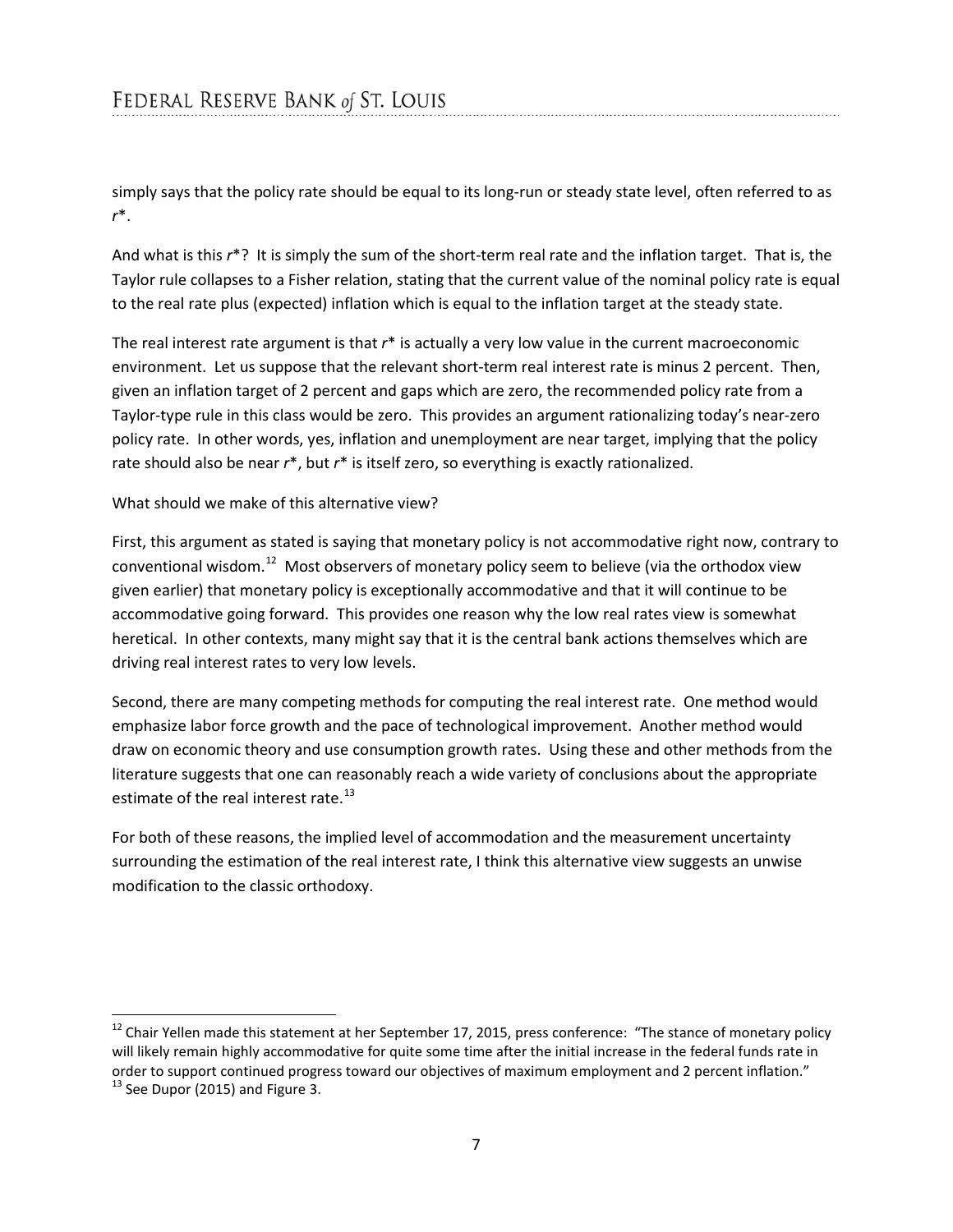#### Globalization

The classic view as I outlined it did not make reference to events outside U.S. borders. This may be viewed as a shortcoming in an age of globalization. The final challenge to the classic view is to go global.

It may seem obvious that increasing reference to foreign economic events will be part of U.S. monetary policy going forward. But it has not been as popular as one might think, at least in portions of the international monetary policy coordination literature.<sup>[14](#page-7-0)</sup> In models, the ideas are clear. There are many countries with independent monetary policies. Each country is its own New Keynesian economy with its own shocks. Exchange rates are flexible. Monetary policymakers in each country attempt to stabilize their own economies as well as they can by reacting appropriately to the shocks in their own country. A general conclusion from my reading of the literature is that in this situation, there would be little to gain from international monetary policy coordination. Roughly speaking, if policymakers in each country pursue the best domestically oriented stabilization policy available to them, the global equilibrium will be as good, or nearly as good, as the fully optimal outcome that could be attained through an appropriate coordination of monetary policy.

What does this mean in practical terms? "Domestically oriented stabilization policy" means policymaker reaction functions include only domestic variables, and these domestic variables contain all the information needed to pursue optimal policy, regardless of what is occurring in the rest of the world. Alternatively, one could imagine monetary policymakers in each country incorporating, in addition to their own output gaps and inflation gaps, foreign output gaps in their Taylor-type rules as they conduct monetary policy. The policymakers would then be adjusting their own policy rates in reaction to domestic inflation developments, domestic real developments, and, separately and distinctly, foreign real developments. The baseline result from an important class of models is that this situation does not lead to a better global equilibrium, and all countries would be just as well off focusing only on domestic inflation and domestic real developments. Why? The short answer is that it is the job of the foreign central bank to use stabilization policy in reaction to shocks in its own economy. That, in conjunction with the flexible exchange rate regime, makes it unnecessary for the domestic policymaker to react to foreign shocks.

Of course, this is just one set of models. But as a baseline, I think this provides food for thought concerning globalization and monetary policy. The models I am referring to are "fully globalized" as the economies involved are simply carbon copies of one another with different shocks. Even within this environment of full globalization, the gains from international policy coordination may be small.

<span id="page-7-0"></span> $14$  See Bullard and Singh (2008), Bullard and Schaling (2009) and Bullard (2014c).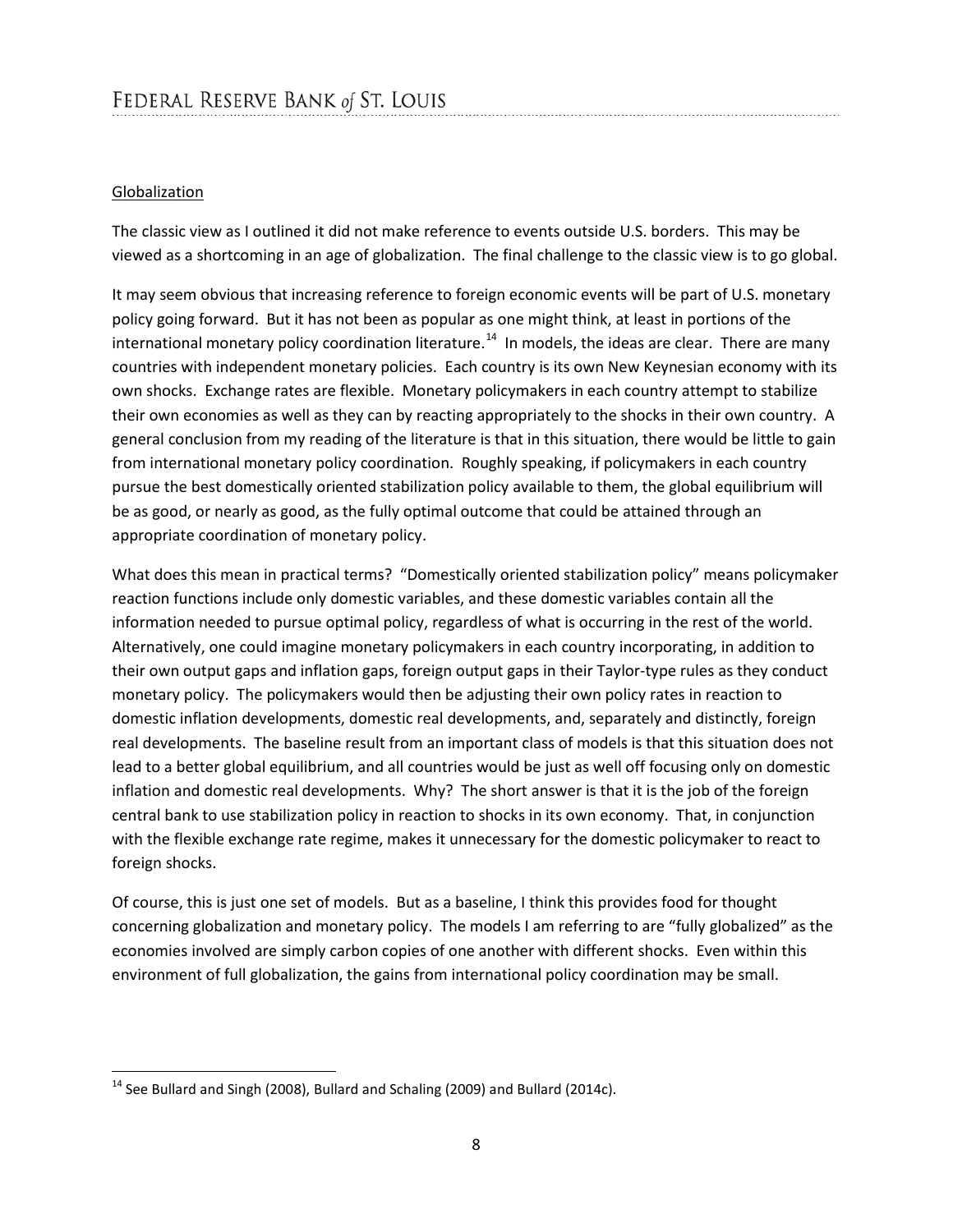There is another angle on the role of foreign developments in domestic monetary policy. This is the literature on so-called global output gaps.<sup>[15](#page-8-0)</sup> This literature argues that the output or resource gap that is most relevant for domestic inflation may actually be a global gap, which is sort of an average of output gaps across countries. In other contexts, I have explored the idea that especially for China and the U.S., which are linked by a managed exchange rate regime, it may be more appropriate to think of the resource gap for the two countries jointly.<sup>[16](#page-8-1)</sup> While this is interesting and I think deserving of further research attention, in truth, the measurement problems are all the more severe in attempting to calculate a global output gap as opposed to simpler domestic resource gaps.

#### **Conclusion**

In this address, I have outlined an interpretation of current events in U.S. monetary policy that I called the orthodox view. This view stresses the currently stark difference between FOMC objectives, which are arguably nearly attained, and FOMC policy tools, which remain on emergency settings. A simple and prudent approach to current policy would be to begin normalizing the policy settings in an effort to extend the length of the expansion and to avoid taking unnecessary risks associated with exceptionally low rates and a large Fed balance sheet. This would be done with the understanding that policy would remain extremely accommodative for several years, even as normalization proceeds, and that this accommodation would help to mitigate remaining risks to the economy during the transition.

These remarks have described what I see as three important challenges to this orthodox view. All challenges have a certain clear appeal, but also important drawbacks. All challenges contain an element of the argument that "this time is different."

The first challenge concerned possible overemphasis on labor market improvement in the orthodox view. One version would be that the empirical Phillips curve relationship is broken, and therefore the Fed can continue a very accommodative policy without worry of pressing inflation concerns. I called this view, somewhat provocatively, "strict inflation targeting." A key issue with this challenge to orthodoxy is that it is difficult to use this argument to justify the exceptionally low policy rate observed in the U.S. today. Actually trying strict inflation targeting in the current environment would imply an exceptionally sensitive policy reaction function that might destabilize rather than stabilize the economy.

The second challenge concerned the observed low real interest rates on government debt and related instruments in the U.S. and globally versus the orthodox view that real interest rates of this type move very little and only very slowly. Time-varying and low real rates can be used, via a Taylor-type rule, to rationalize the current policy rate setting of zero. An important question for this challenge to orthodoxy

<span id="page-8-0"></span><sup>&</sup>lt;sup>15</sup> See Borio and Filardo (2007) and Bullard (2012).<br><sup>16</sup> See Bullard (2012).

<span id="page-8-1"></span>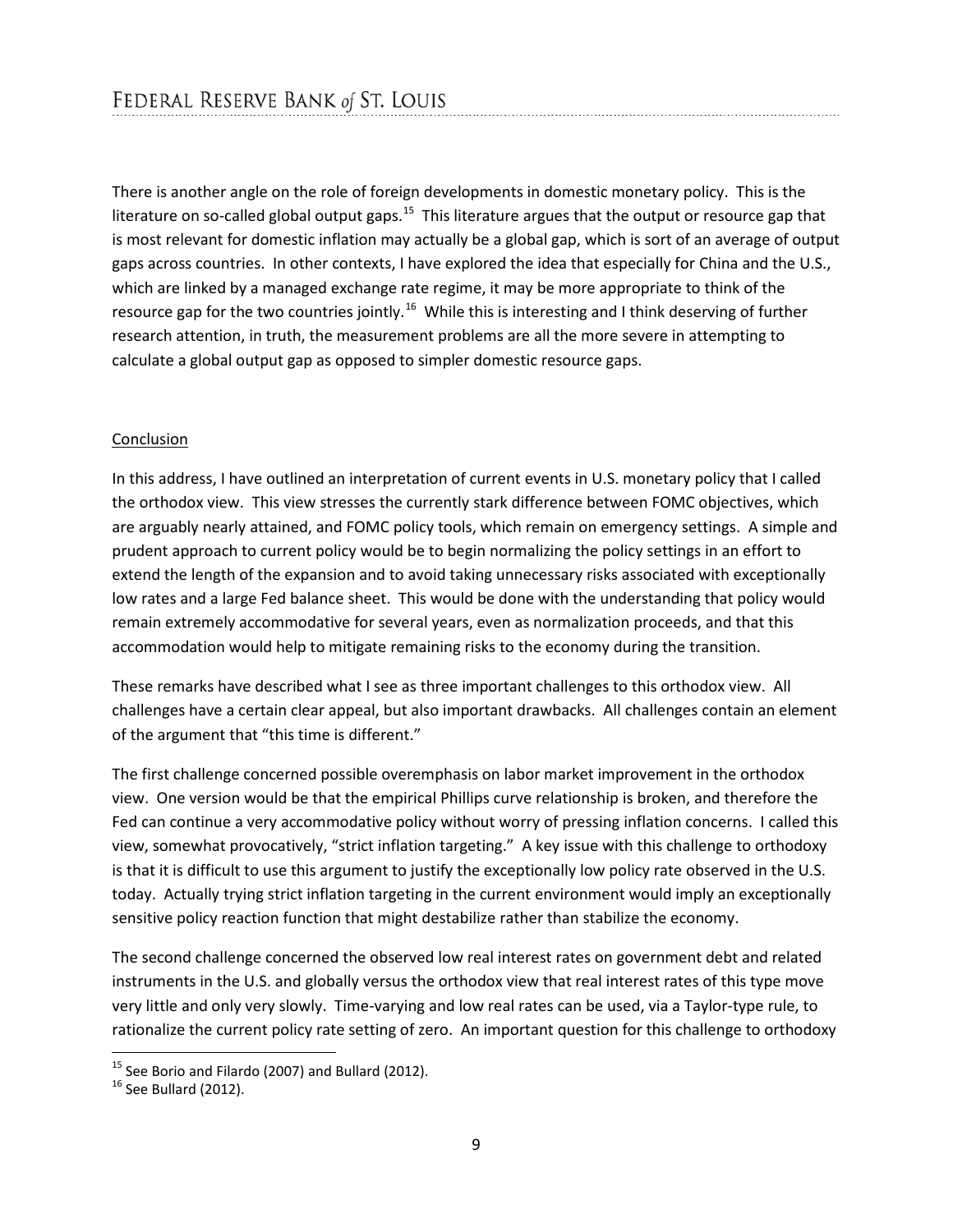is whether the resulting characterization of current policy as neutral instead of accommodative is consistent with Committee statements and financial market interpretations of current monetary policy. In addition, simple alternative measurements of an appropriate real interest rate suggest considerable uncertainty around this concept.

The final challenge deals with global concerns versus the orthodoxy that de-emphasizes international considerations. While it may seem that with increasing globalization, policy in one country has to take increasing account of developments in other countries, some of the literature on international monetary policy coordination in New Keynesian models suggests otherwise. In particular, at least as a baseline concept, the global equilibrium will be close to optimal if each country reacts only to domestic variables and the world is characterized by flexible exchange rates. This provides some food for thought on what globalization does and does not imply for monetary policy strategy.

In sum, while the challenges to orthodoxy presented here are certainly tangible and interesting, I do not think they provide sufficiently robust arguments to guide U.S. monetary policy over the near and medium term. The U.S. economy will likely enjoy better outcomes if the monetary policy orthodoxy I have described is preserved as the guiding principle.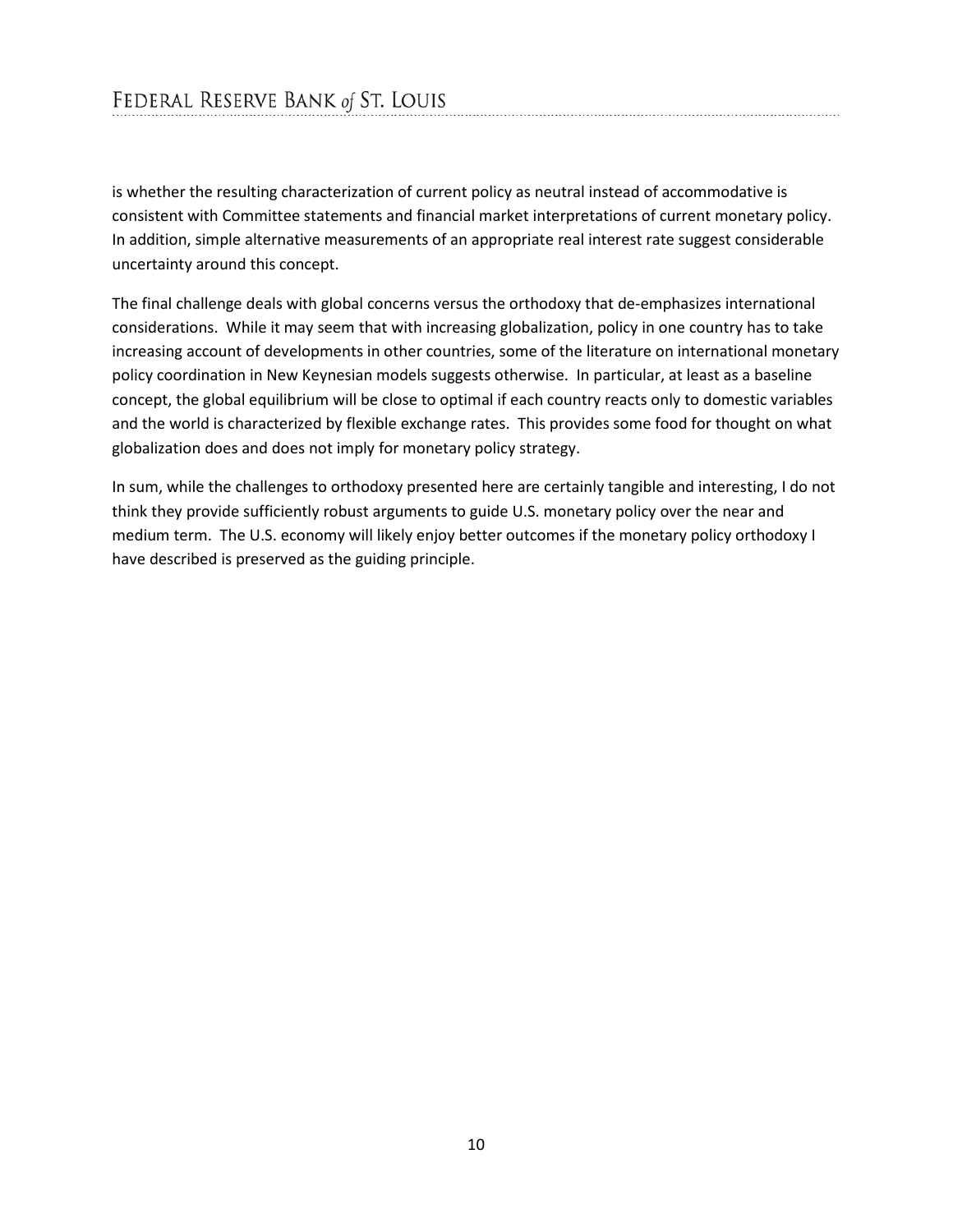#### **References**

- O. Blanchard, E. Cerutti and L. Summers, 2015. ["Inflation and Activity."](https://ecbforum.eu/send_file.php?did=5878a7ab84fb43402106c575658472fa&ff=YmluX3BhcGVyX3BkZg==&fd=dGl0dWxvX2Vu&tid=YXJ0aWdvcw==&pf=UEFQRVJf) Unpublished manuscript, presented at the 2015 *ECB Forum on Central Banking*, Sintra, Portugal.
- C.E.V. Borio and A. Filardo, 2007. ["Globalisation and Inflation: New Cross-country Evidence on the Global](http://www.bis.org/publ/work227.pdf)  [Determinants of Domestic Inflation."](http://www.bis.org/publ/work227.pdf) BIS Working Papers 227, Bank for International Settlements.
- J. Bullard and A. Singh, 2008. ["Worldwide Macroeconomic Stability and Monetary Policy Rules."](http://www.sciencedirect.com/science/article/pii/S0304393208001086) *Journal of Monetary Economics*, 55(Supplement), pp. S34-S47.
- J. Bullard and E. Schaling, 2009. "Monetary Policy, Determinacy, and Learnability in a Two-Block World [Economy.](http://dx.doi.org/10.1111/j.1538-4616.2009.00268.x)" *Journal of Money, Credit and Banking*, 41(8), pp. 1585-612.
- J. Bullard, 2012. ["Global Output Gaps: Wave of the Future?"](https://www.stlouisfed.org/%7E/media/Files/PDFs/Bullard/remarks/BullardBeijing28Mar2012Final.pdf) Remarks delivered at *Monetary Policy in a Global Setting: China and the United States*, Beijing, China.
- J. Bullard, 2014a. ["Fed Goals and the Policy Stance."](https://www.stlouisfed.org/%7E/media/Files/PDFs/Bullard/remarks/BullardOwensboroKYChamberofCommerce17July2014Final.pdf) Remarks delivered at the *Owensboro in 2065 Summit*, Owensboro, Kentucky.
- J. Bullard, 2014b. ["Does Low Inflation Justify a Zero Policy Rate?"](https://www.stlouisfed.org/%7E/media/Files/PDFs/Bullard/remarks/Bullard-StL-Regional-Chamber-Financial-Forum-14-November-2014-Final.pdf) Remarks delivered at the *St. Louis Regional Chamber Financial Forum*, St. Louis, Missouri.
- J. Bullard, 2014c. ["Two Views of International Monetary Policy Coordination."](https://www.stlouisfed.org/%7E/media/Files/PDFs/Bullard/remarks/Bullard-APBO-USC-Marshall-April-7-2014-Final.pdf) Remarks delivered at the *27th Asia/Pacific Business Outlook Conference*, USC Marshall School of Business–CIBER, Los Angeles, California.
- J. Bullard, 2015. ["A Long, Long Way to Go."](https://www.stlouisfed.org/%7E/media/Files/PDFs/Bullard/remarks/Bullard-CBA-of-IL-Nashville-Sep-19-2015.pdf) Remarks delivered at the *Annual Meeting of the Community Bankers Association of Illinois*, Nashville, Tennessee.
- H. Chung, B. Fallick, C. Nekarda and D. Ratner, 2014. ["Assessing the Change in Labor Market Conditions."](http://www.federalreserve.gov/econresdata/notes/feds-notes/2014/assessing-the-change-in-labor-market-conditions-20140522.html) Board of Governors of the Federal Reserve System *FEDS Notes.*
- W. Dupor, 2015. ["Liftoff and the Natural Rate of Interest."](https://www.stlouisfed.org/on-the-economy/2015/june/liftoff-and-the-natural-rate-of-interest) *St. Louis Fed On the Economy* blog post of June 5, 2015.
- Federal Open Market Committee, 2012. ["Summary of Economic Projections of Federal Reserve Board](http://www.federalreserve.gov/monetarypolicy/files/fomcprojtabl20120125.pdf)  [Members and Federal Reserve Bank Presidents, January 2012."](http://www.federalreserve.gov/monetarypolicy/files/fomcprojtabl20120125.pdf) Board of Governors of the Federal Reserve System.
- Federal Open Market Committee, 2015. ["Summary of Economic Projections of Federal Reserve Board](http://www.federalreserve.gov/monetarypolicy/files/fomcprojtabl20150917.pdf)  [Members and Federal Reserve Bank Presidents, September 2015."](http://www.federalreserve.gov/monetarypolicy/files/fomcprojtabl20150917.pdf) Board of Governors of the Federal Reserve System.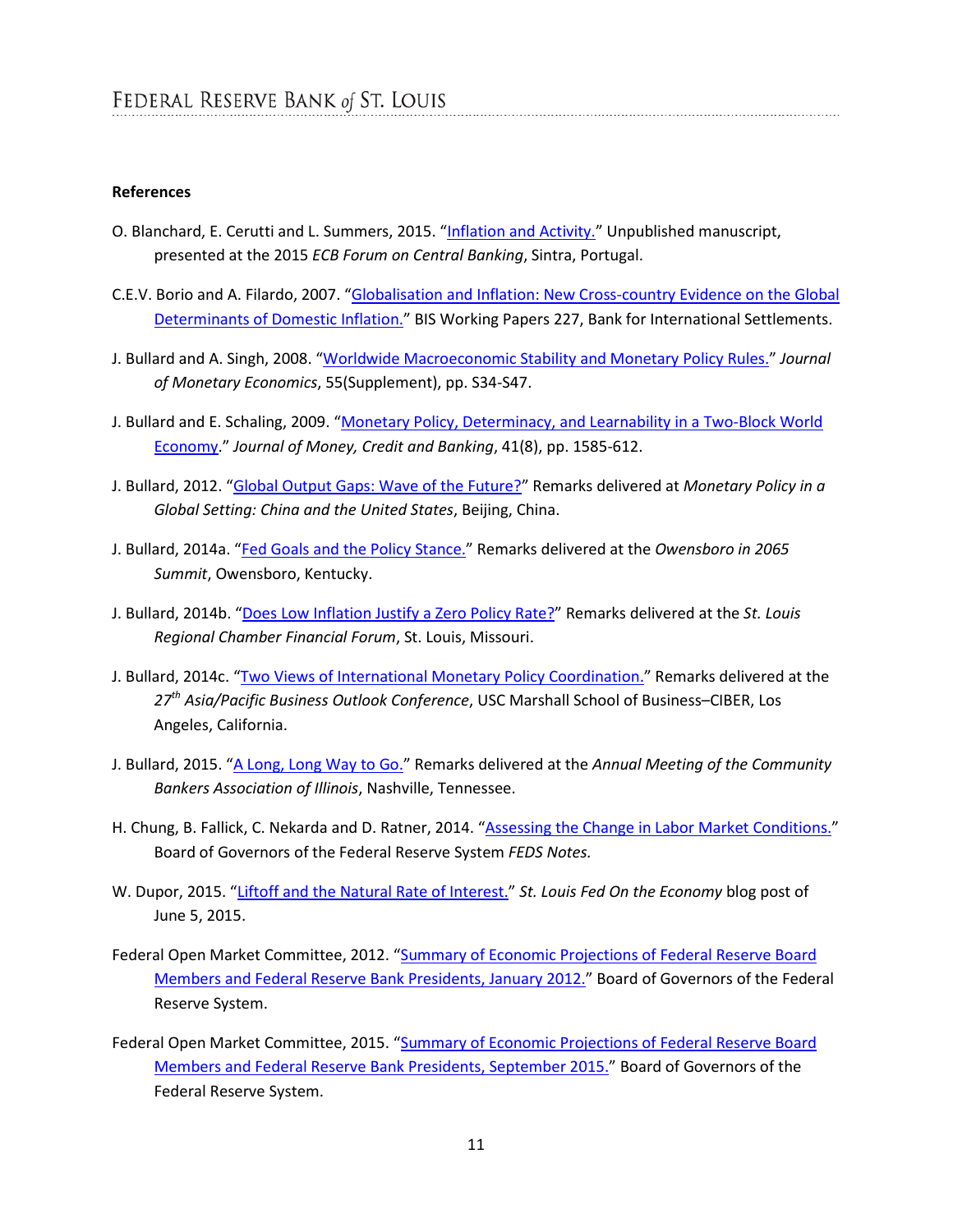P. Gomme, B. Ravikumar and P. Rupert, 2011. ["The Return to Capital and the Business Cycle."](http://www.sciencedirect.com/science/article/pii/S1094202510000591) *Review of Economic Dynamics*, 14(2), pp. 262-78.

- P. Gomme, B. Ravikumar and P. Rupert, 2015. ["Secular Stagnation and Returns on Capital."](https://research.stlouisfed.org/publications/economic-synopses/2015/08/18/secular-stagnation-and-returns-on-capital/) St. Louis Fed *Economic Synopses*, 2015 No. 19.
- J.L. Yellen, 2015. "Transcript of Chair Yellen's Press Conference-September 17, 2015." Board of Governors of the Federal Reserve System.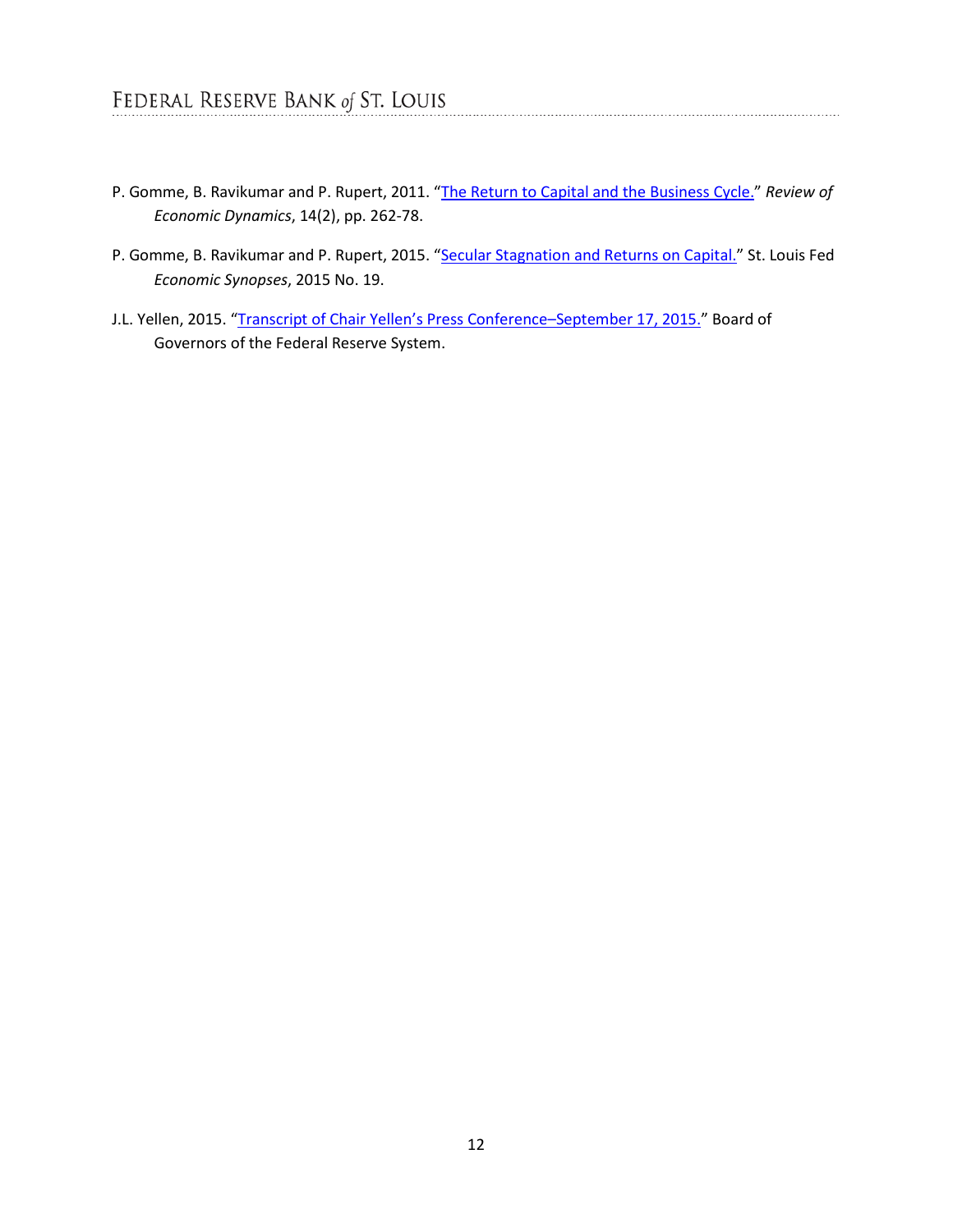

**Figure 1: Unemployment relative to Fed objective.** 

*Source: Bureau of Labor Statistics and Federal Reserve Board. Last observation: September 2015.*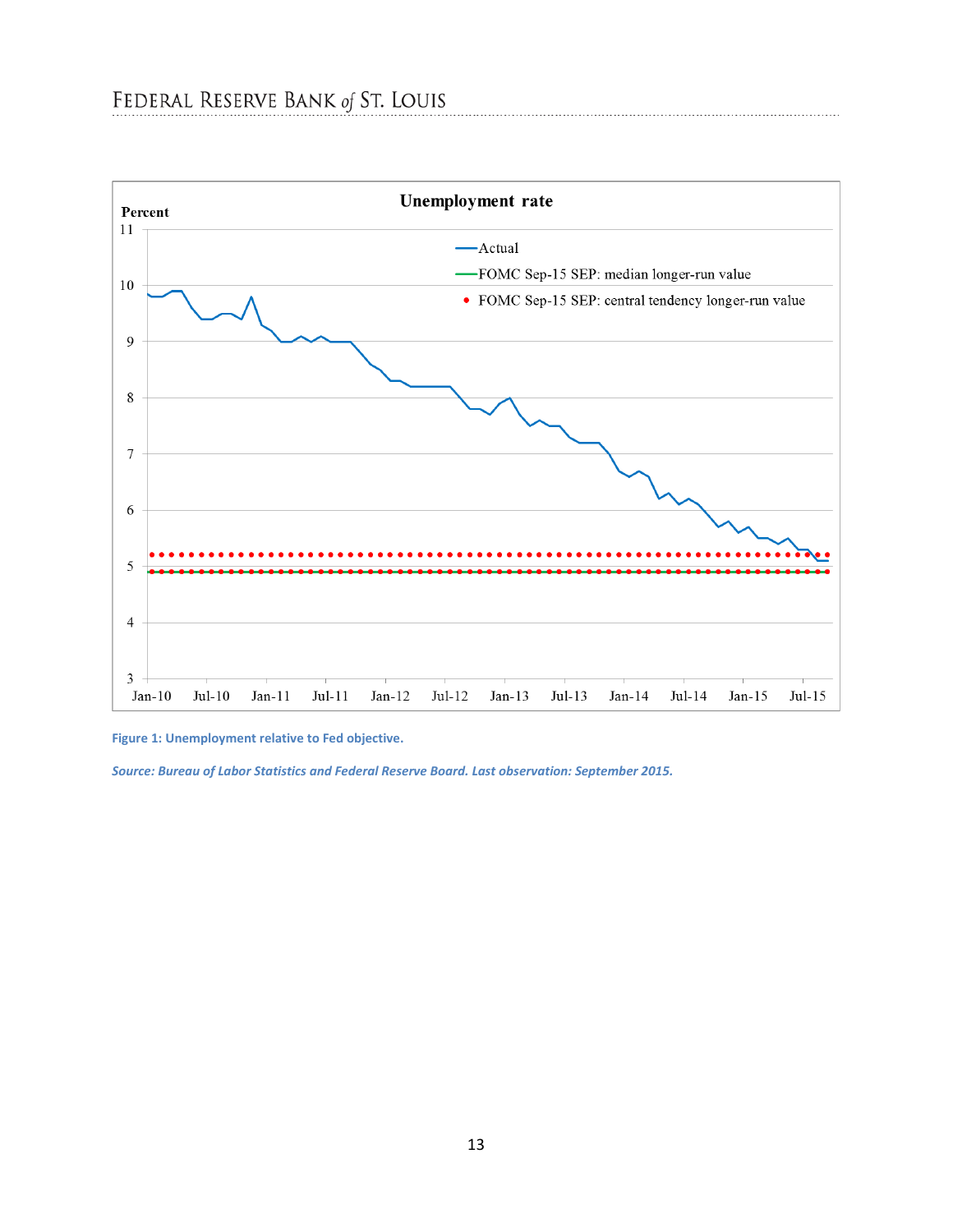

. . . . . . .

**Figure 2: Labor Market Conditions Index relative to long-run average.** 

*Source: Federal Reserve Board and author's calculations. Last observation: August 2015.*